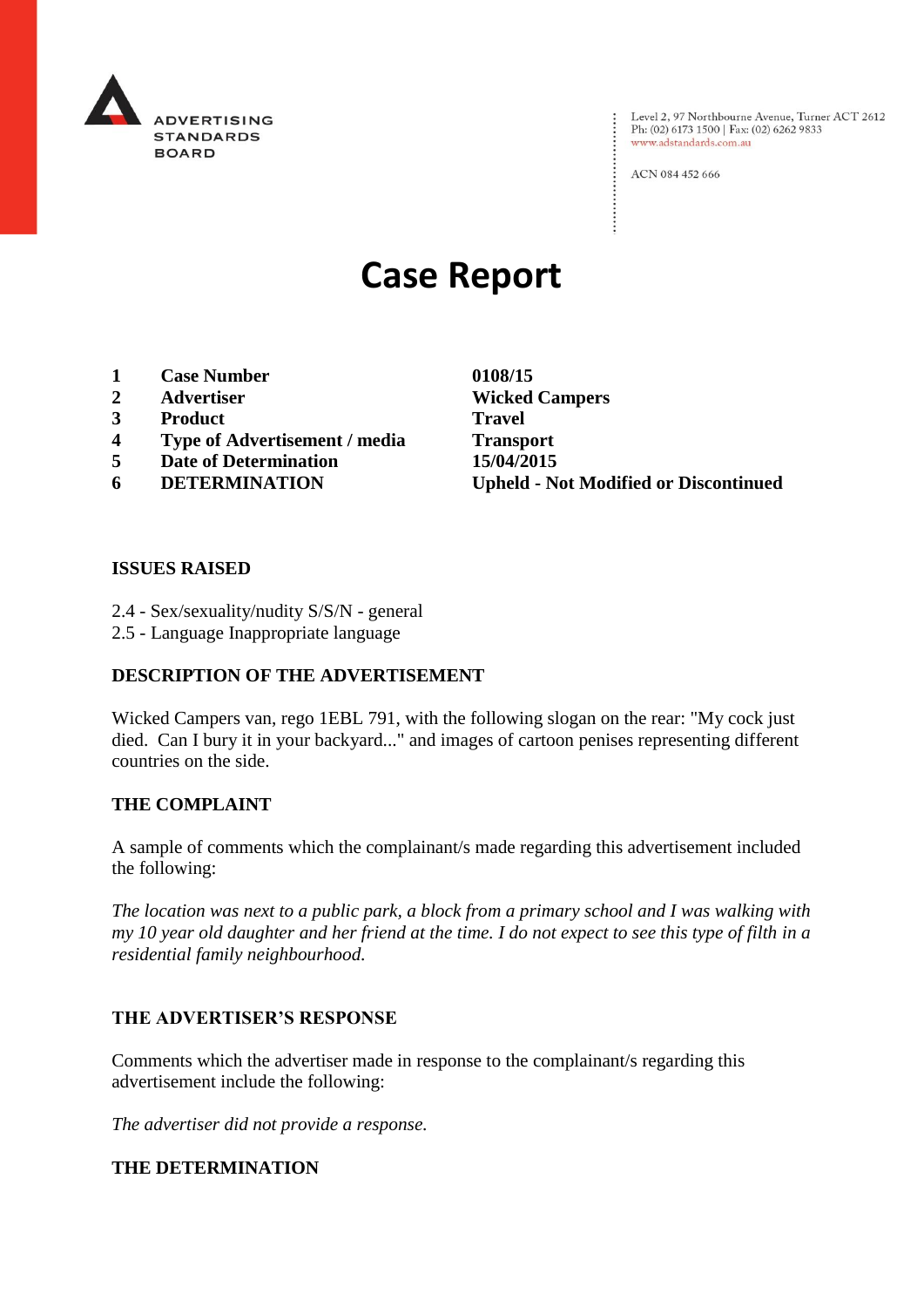The Advertising Standards Board ("Board") considered whether this advertisement breaches Section 2 of the Advertiser Code of Ethics (the "Code").

The Board noted the complainant's concern that the advertisement features images of penises along with an inappropriate reference to a cock.

The Board viewed the advertisement and noted the advertiser had not provided a response.

The Board considered whether the advertisement was in breach of Section 2.4 of the Code. Section 2.4 of the Code states: "Advertising or Marketing Communications shall treat sex, sexuality and nudity with sensitivity to the relevant audience".

The Board noted that this advertisement features the slogan, "My cock just died, can I bury it in your backyard…" on the back of a Wicked Campers van, with cartoon images of penises representing different countries on the side of the van.

The Board noted that whilst the words of the advertisement could be interpreted as referring to a male chicken in the Board's view the accompanying images of penises gives a sexualised context to the phrase and is suggestive of anal sex. The Board noted that most members of the community would find this suggestion to be offensive.

The Board noted the image of penises and considered that the level of detail is explicit and likely to cause offense to most members of the community.

The Board noted that it would be possible to just view the wording on the rear of the van and not see the images on the sides however the Board considered overall it was more likely that the whole of the van would be viewed. The Board considered that the combination of the images of penises and the wording on the back of the van amounted to an overall depiction of material which puts the issue of sex before the community in a manner which is offensive and inappropriate.

The Board considered that the combination of images and words contained in the advertisement did not treat the issue of sex, sexuality and nudity with sensitivity to the relevant broad audience.

The Board determined that the advertisement did breach Section 2.4 of the Code.

The Board then considered whether the advertisement was in breach of Section 2.5 of the Code. Section 2.5 of the Code states: "Advertising or Marketing Communications shall only use language which is appropriate in the circumstances (including appropriate for the relevant audience and medium). Strong or obscene language shall be avoided".

The Board noted the main Macquarie Dictionary definition of cock is: "n. a male chicken" but that a colloquial definition of "a penis" is also provided.

The Board noted that the phrase, "My cock just died, can I bury it in your backyard…" is of itself not inappropriate and could be interpreted as referring to the death of a male chicken and a request to bury the deceased chicken in a person's backyard.